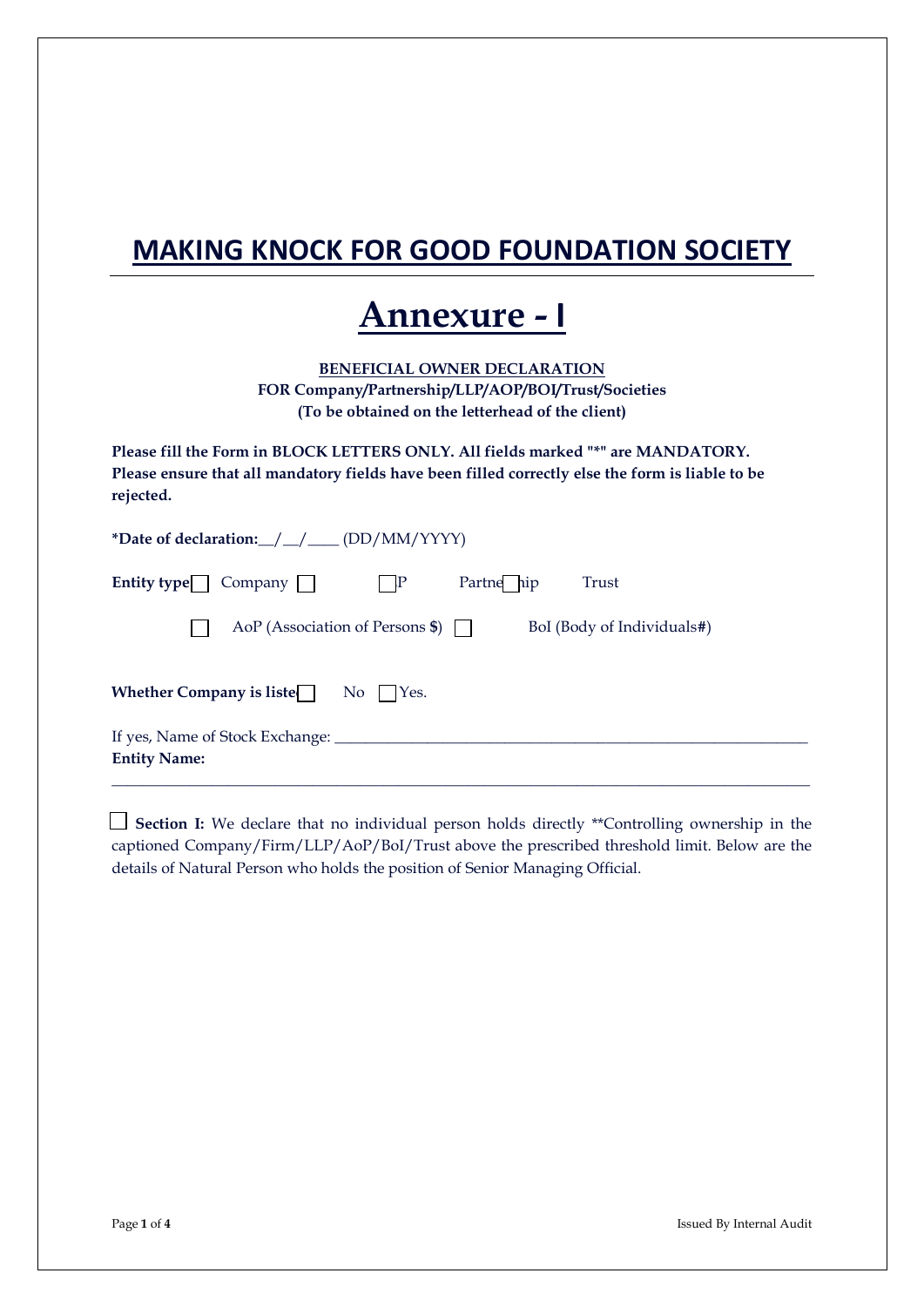| 1              | <b>Name of Senior</b>    |                                                        |
|----------------|--------------------------|--------------------------------------------------------|
|                | <b>Managing position</b> |                                                        |
|                | Date of Birth/           |                                                        |
|                | Date of Incorporation *  |                                                        |
|                | Designation              | Please paste                                           |
|                | PAN/CIN Number*          | photograph of<br>Individual<br><b>Beneficial Owner</b> |
|                | <b>Address</b>           | here                                                   |
| $\overline{2}$ | <b>Name of Senior</b>    |                                                        |
|                | <b>Managing position</b> |                                                        |
|                | Date of Birth/           |                                                        |
|                | Date of Incorporation *  |                                                        |
|                | Designation              | Please paste<br>photograph of<br>Individual            |
|                | PAN/CIN Number*          | <b>Beneficial Owner</b><br>here                        |
|                | <b>Address</b>           |                                                        |

 **Section II:** I/We the undersigned hereby declare the below details of beneficial owners holding \*\*Controlling ownership in the captioned Company/LLP/Firm/AoP/BoI above the prescribed threshold limit

| 1              | Name of trustees, settlers, grantors&<br>Beneficiaries / Name of Shareholders /<br><b>Partner / Beneficial holders</b> |                                       |
|----------------|------------------------------------------------------------------------------------------------------------------------|---------------------------------------|
|                | Date of Birth /Date of Incorporation*                                                                                  |                                       |
|                | Mention if trustee, settler, grantor,<br>protector or beneficiary or                                                   | Please paste                          |
|                | <b>Designation</b> (In case of Companies)                                                                              | photograph of<br>Individual           |
|                | PAN/CIN Number*                                                                                                        | <b>Beneficial Owner</b>               |
|                | <b>Address</b>                                                                                                         | here                                  |
|                | % of Ownership/Capital /Profits                                                                                        |                                       |
| $\overline{2}$ | Name of trustees, settlers, grantors&<br>Beneficiaries / Name of Shareholders /<br>Partner / Beneficial holders        |                                       |
|                | Date of Birth /Date of Incorporation*                                                                                  |                                       |
|                | Mention if trustee, settler, grantor,<br>protector or beneficiary or                                                   | Please paste<br>photograph of         |
|                | <b>Designation</b> (In case of Companies)                                                                              | Individual<br><b>Beneficial Owner</b> |
|                | PAN/CIN Number*                                                                                                        | here                                  |
|                | <b>Address</b>                                                                                                         |                                       |
|                | % of Ownership/Capital /Profits                                                                                        |                                       |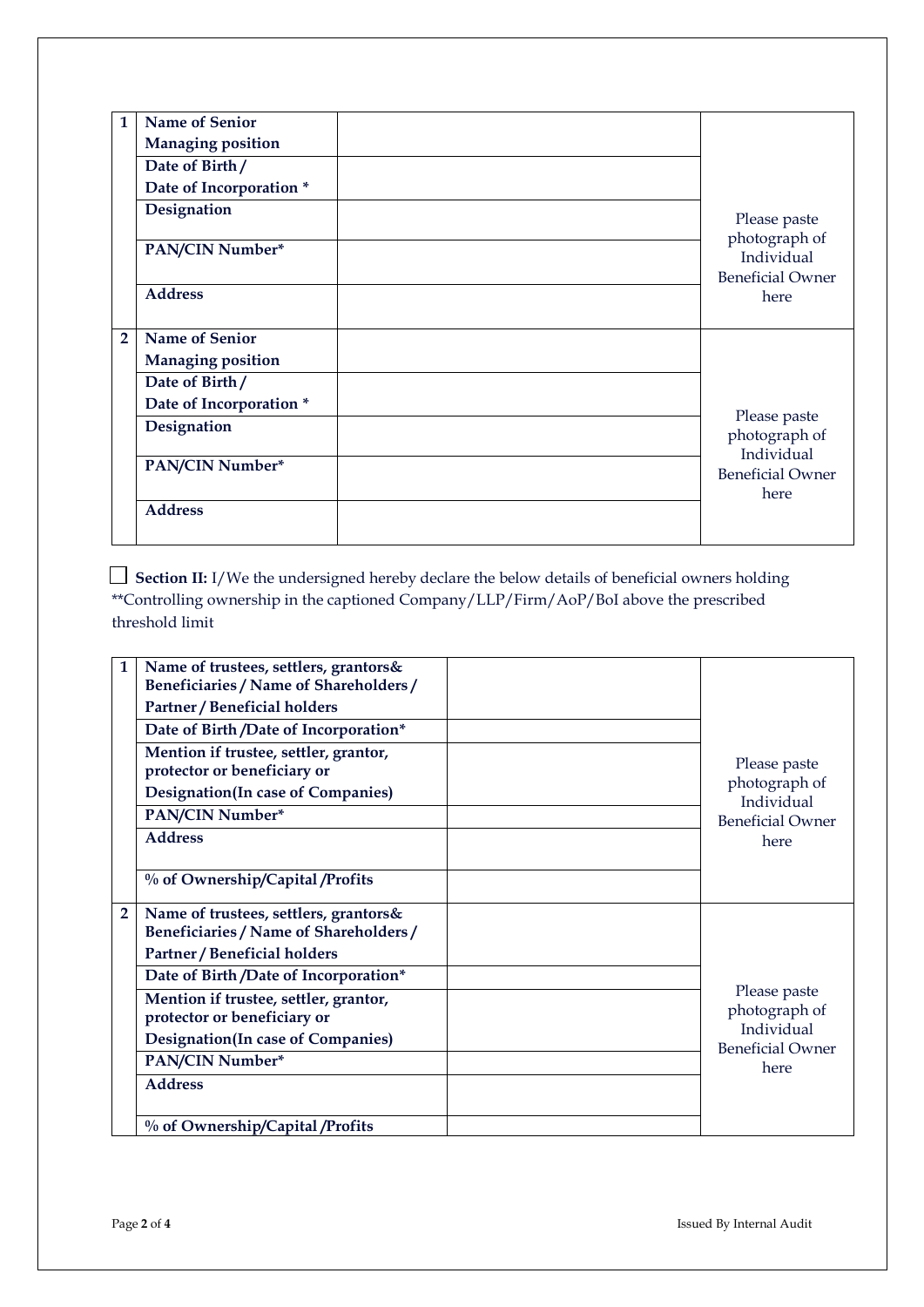*(For Trusts: Pls provide details of trustees, Settlors, Grantors, Protectors, beneficial owners holding 15% and above beneficial interest in the captioned Trust)*

Section III: Applicable only if there is/are non-individual Beneficial owner(s) holding Controlling\*\* ownership as declared in Sec II.

The following individual person(s), directly or indirectly, holds \*\*Controlling ownership in the above captioned Company/Firm/LLP/AoP/BoI/Trust

| 1 | Name of trustees, settlers, grantors&<br>Beneficiaries / Name of Shareholders /<br>Partner / Beneficial holders        |                                             |
|---|------------------------------------------------------------------------------------------------------------------------|---------------------------------------------|
|   | Date of Birth /Date of Incorporation*                                                                                  |                                             |
|   | Mention if trustee, settler, grantor,<br>protector or beneficiary or                                                   | Please paste                                |
|   | <b>Designation</b> (In case of Companies)                                                                              | photograph of<br>Individual                 |
|   | PAN/CIN Number*                                                                                                        | <b>Beneficial Owner</b>                     |
|   | <b>Address</b>                                                                                                         | here                                        |
|   | % of Ownership/Capital /Profits                                                                                        |                                             |
| 2 | Name of trustees, settlers, grantors&<br>Beneficiaries / Name of Shareholders /<br><b>Partner / Beneficial holders</b> |                                             |
|   | Date of Birth /Date of Incorporation*                                                                                  |                                             |
|   | Mention if trustee, settler, grantor,<br>protector or beneficiary or                                                   | Please paste<br>photograph of<br>Individual |
|   | <b>Designation</b> (In case of Companies)                                                                              | <b>Beneficial Owner</b>                     |
|   | PAN/CIN Number*                                                                                                        | here                                        |
|   | <b>Address</b>                                                                                                         |                                             |
|   | % of Ownership/Capital /Profits                                                                                        |                                             |

Name of Director/Partner/Member/Trustee

(Signatures & seal of the any of the Directors/Partners/Trustees/Members)

## **\*Important Points to Note:**

\_\_\_\_\_\_\_\_\_\_\_\_\_\_\_\_\_\_\_\_\_

- Pan Number to be provided for Resident. In absence of it, valid ID document to be submitted. If minor, then age proof to be provided. In case of Foreign National/NRI, copy of Passport to be additionally provided.
- Copy of Officially Valid Document i.e. ID & Address proof of beneficial owner / Senior Managing Official to be submitted as applicable to Individuals.
- CIN No. to be mentioned for Companies registered under ROC. For other Non-individual entities, registration no to be mentioned.